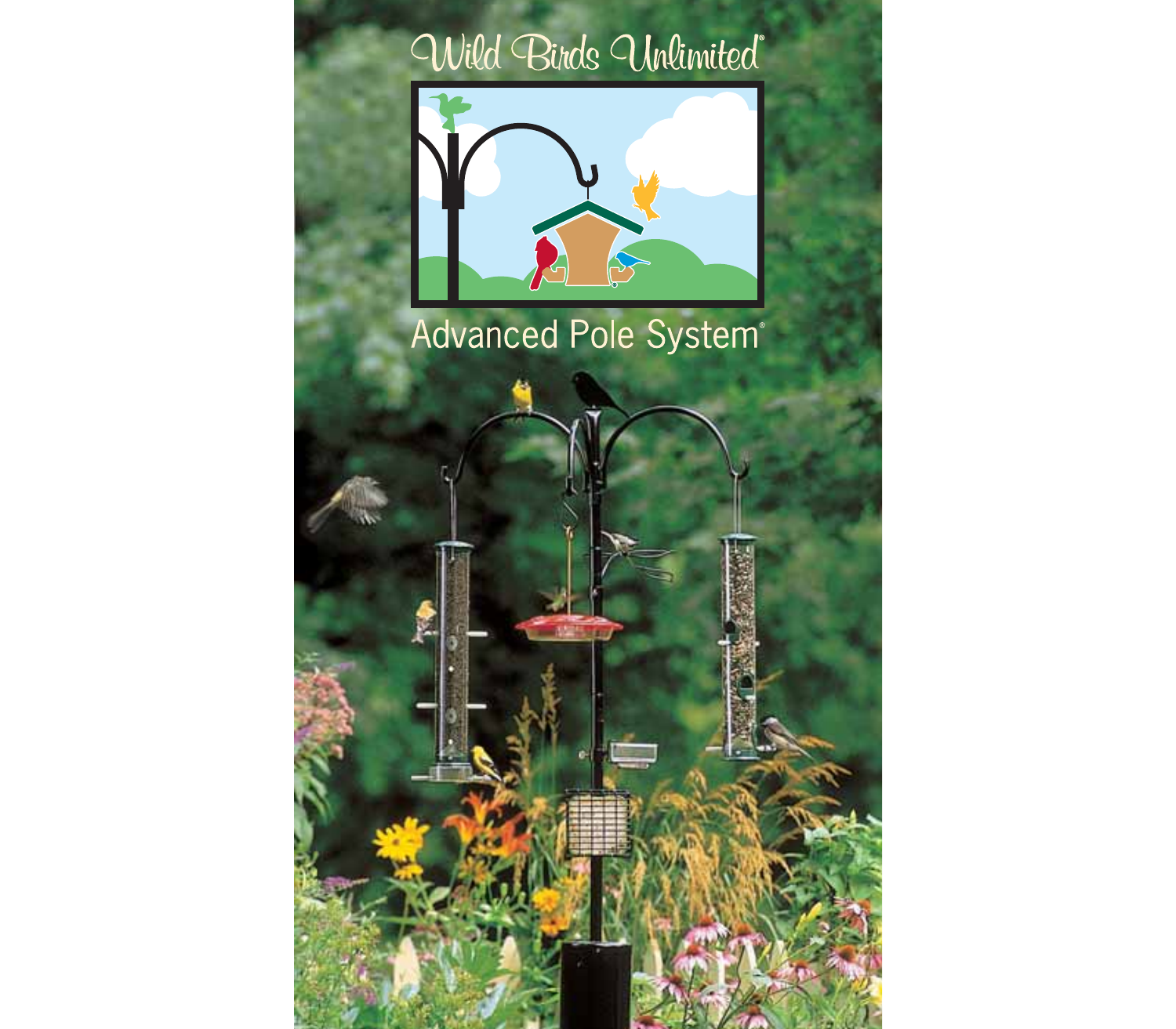

# Wild Birds Unlimited® **Advanced Pole System®**

Our patented Advanced Pole System (APS) is a revolutionary concept and the foundation for successfully attracting birds to your backyard. Comprised of interchangeable hardware pieces, the APS lets you select the setup that best suits the habitat in your own backyard and the birds you want to attract. Its modular design allows you to add or subtract hardware parts and other accessories, giving you the ability to create and customize your birdfeeding station with over 3,000 combinations — it is all up to you! How Does It Work? It's easy! Just insert a screwdriver into the hole at the middle of the 4-foot Base Pole and twist it into the ground using the convenient corkscrew auger connected at the bottom of the pole. Next slide the Stabilizer onto the Base Pole and push into the ground. Tests show the stabilizer holds the pole straight in up to 35 MPH wind gusts. Plus, it is lawnmower-friendly.

### Get Creative!

Create your own unique setup by selecting the birdfeeder, nesting box

or birdbath options you want. The APS parts fit together easily, and no special tools are required. Birds will flock to your new APS station in no time. So, sit back and enjoy the show.

### It's Flexible!

Change your birdfeeding station according to the season. Add hummingbird feeders or finch feeders in the spring. Mount a nesting box to invite birds to raise their young. Add a suet

feeder or peanut feeder in the winter to give birds an additional source of energy. Got some older feeders you've been meaning to fill and put out in the yard?

The APS was designed to accommodate all feeders with many hanging accessories from which to choose. Suet feeder, peanut feeder, tube feeder, wooden feeder, one feeder, many feeders — the Advanced Pole System is the ultimate solution to all your birdfeeding needs. Don't have a yard? Use the Advanced Pole System to create a birdfeeding station on your deck. It's that flexible!

### Construct your masterpiece today!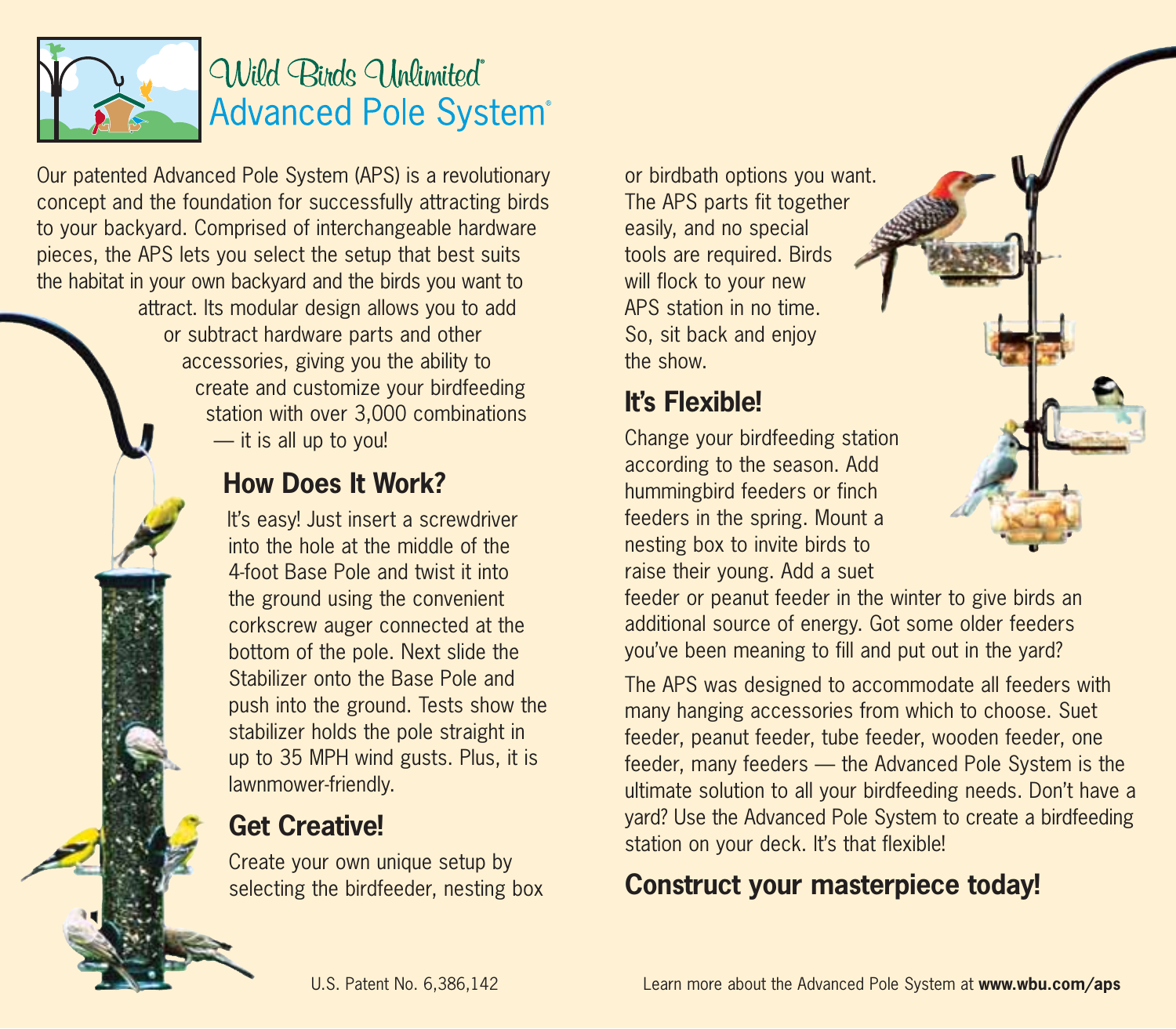### **How to Create Your APS Birdfeeding Station**



Double Crook Arm The rest is up to you. Build your APS station as 3-foot high as you Feeder **Fxtension** want with as Pole many arms as you want. To start, try using a 3-foot Extension Pole and a Double Crook Arm.

Step 2: Externd R

# Step 3: Accesson<sub>74</sub> R



You can also add smaller feeders like our SideDish™ Feeder or a Suet Cage Feeder .

### Exclusive Features of APS







#### Looks Great! Stays Straight! The APS Stabilizer

The Stabilizer is the secret to the Advanced Pole System looking great and standing straight. Just slip it onto the pole, push it into the ground, and you'll have a birdfeeder mounting/hanging system that will stand straight for years.

#### Snap On! Snap Off! Snap Button Attachments

Building a stable birdfeeding station is now a snap with our new Snap Button Attachments. Simply attach two swaged APS extension pieces together and "SNAP," you have a birdfeeding station that looks great, stays straight, and won't twist in high winds.

#### Attaching is Easy! EZ-Attach Parts and **Accessories**

Now you can add arms, APS feeders and other APS parts and accessories in seconds, thanks to our EZ-Attach design. Just slip the EZ-Attach unit on an extension pole and pull down. It's that easy!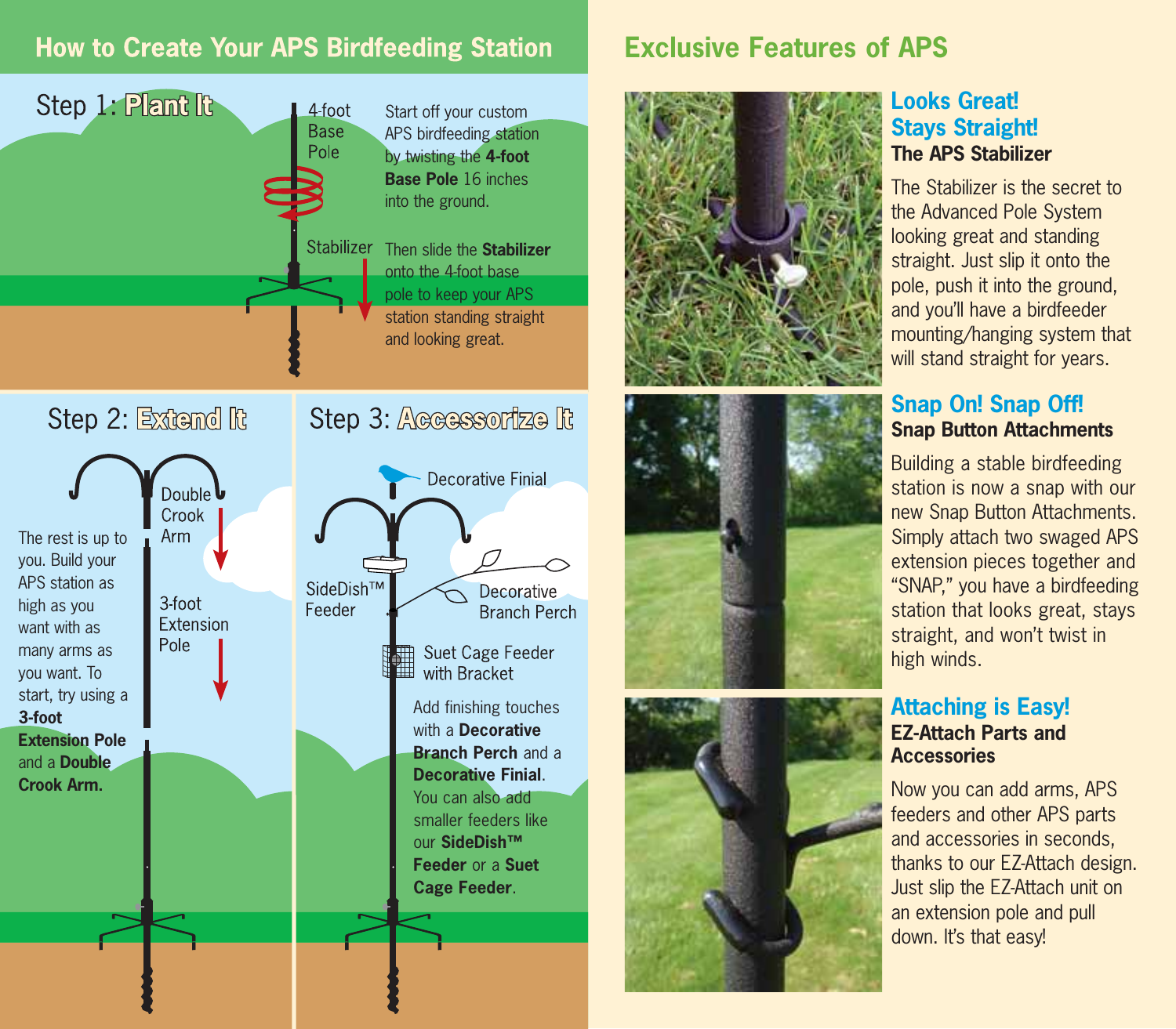



### **Advanced Pole System® The Basic Setup**

The Basic APS Setup is an excellent way to get into the birdfeeding hobby. Think of it as the launching pad to creating your own birdfeeding station masterpiece. It's easy to construct and maintain. Just plant it into the ground, add the extension poles and arms, fill and hang your feeders; then sit back and enjoy the show.

#### APS Parts

- 48" Base Pole
- Stabilizer
- 48" Extension Pole
- Double Crook Arm (swaged)
- Chickadee Finial

#### Feeders Shown

- Medium Seed Tube Feeder
- Large Yellow Finch Feeder

#### Foods Offered

- WBU Birdseed Blend
- Nyjer<sup>®</sup> (thistle)

### Add An Accessory: The Decorative Branch Perch



The Decorative Branch Perch isn't just for looks. It's a great place to hang seasonal or lightweight feeders like a hummingbird feeder, oriole feeder or small hanging tray.

It also serves as a place for birds to perch and check out the area before coming in to feed. Goldfinches will actually use the Decorative Branch Perch as a waiting room, waiting their turn to dine at a finch or seed tube feeder.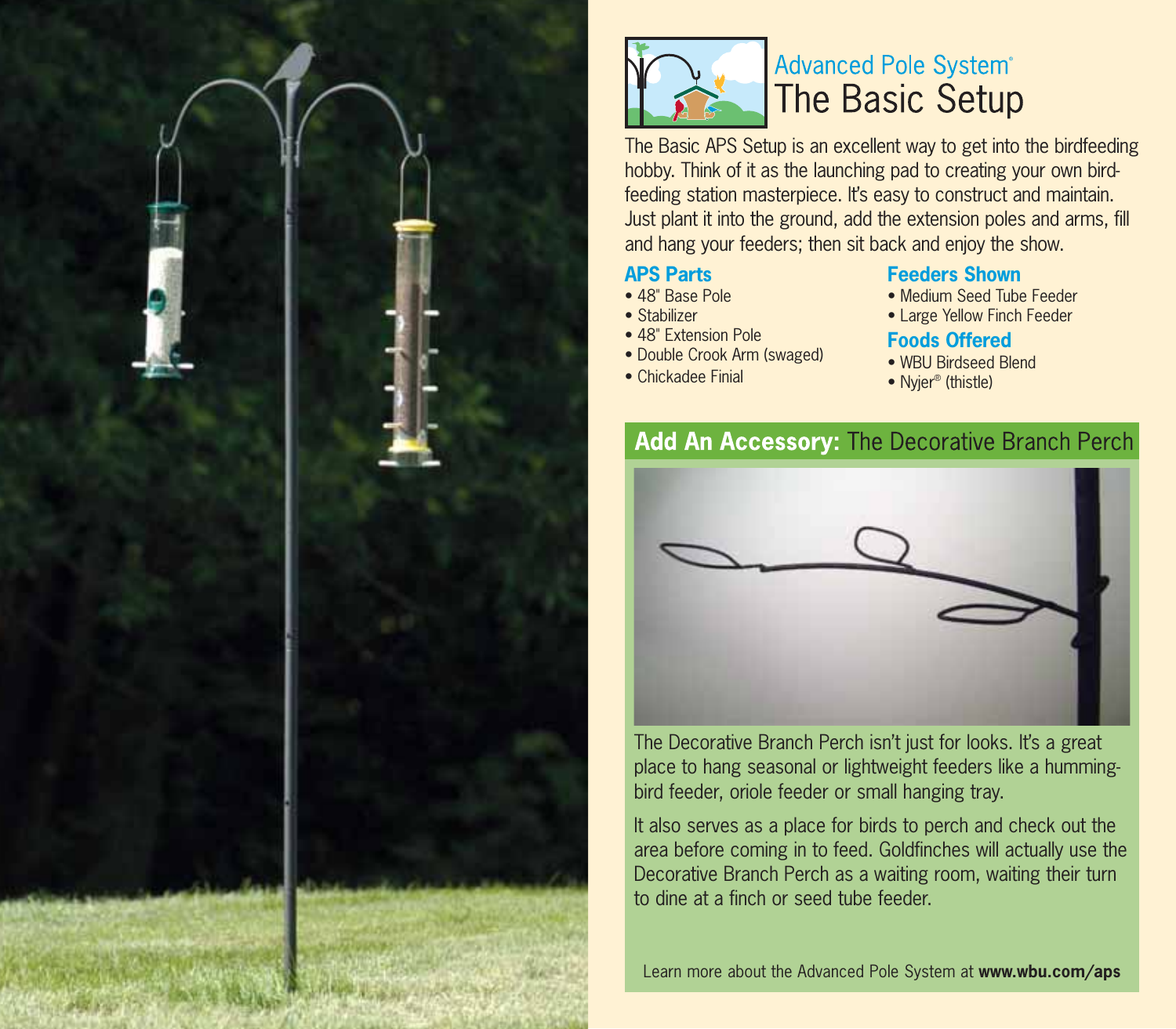



# **Advanced Pole System® The Performance Setup**

The Performance APS Setup will get your neighborhood birds flocking to your yard by holding more feeders that offer different kinds of food. A variety of food types equals a variety of birds coming to eat in your yard. Our APS Squirrel Baffle will keep squirrels off and birds' tummies full.

#### APS Parts

- 48" Base Pole
- Stabilizer
- 48" Extension Pole
- Double Crook Arm (swaged)
- Single Crook Arm (EZ-Attach)
- Decorative Branch Perch
- Chickadee Finial

#### Feeders Shown

- Medium Seed Tube Feeder
- Medium Yellow Finch Feeder
- Small Mesh Peanut Feeder

#### Foods Offered

- WBU Seed Blend
- Nvier<sup>®</sup> (thistle)
- Shelled Peanuts

### Add An Accessory: The SideDish<sup>™</sup> Feeder



Sometimes the smaller feeders attract the coolest birds. The SideDish feeder, for example, can attract a variety of birds that won't normally visit a feeder. Offer mealworms in the SideDish, and you'll attract mockingbirds, robins, wrens, bluebirds, catbirds, and a variety of warblers. Throw in some fruit, and you'll attract orioles and tanagers.

The SideDish Feeder is one of our most functional feeders and is easy to attach to your birdfeeding setup.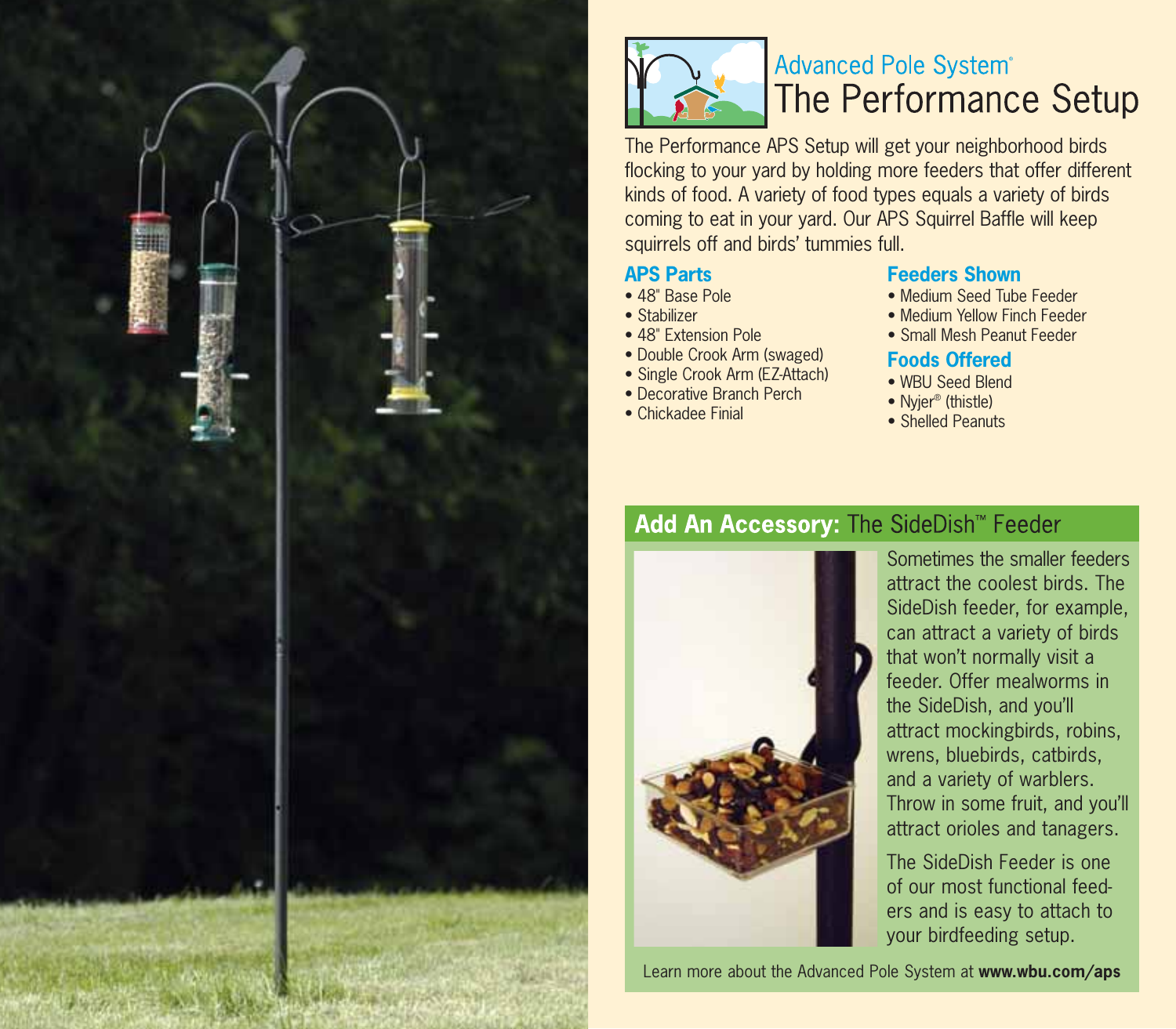

**Riview** 



### **Advanced Pole System®** The Ultimate Setup

The Ultimate APS Setup is the grand buffet of birdfeeding. Not only is this setup squirrel-proof, it's also tidy, thanks to the Catch-a-Seed Tray which keeps seed from falling to the ground. Create this setup in your yard for maximum birdfeeding enjoyment.

#### APS Parts

- 48" Base Pole
- Stabilizer
- (2) 12" Extension Poles
- Combo Feeder Adapter
- (2) Single Crook Arms (swaged)
- (2) Single Crook Arms (EZ-Attach)
- Squirrel Baffle
- Tray Feeder Flange
- Feeder Flange
- Decorative Branch Perch
- Bluebird Finial
- Cardinal Finial

#### Feeders Shown

- Dinner Bell Feeder
- Decorative Hummingbird Feeder
- Small Mesh Finch Feeder
- EcoTough™ Ranchette Retreat Feeder
- SideDish™ Feeder
- EcoTough™ Catch-a-Seed Tray
- Peanut Pantry Feeder with Tray
- Small Mesh Peanut Feeder

#### Foods Offered

- WBU Seed Blend
- Nvier<sup>®</sup> (thistle)
- Shelled Peanuts
- Peanuts in the Shell
- WBU Seed Cylinder
- WBU Hummingbird Nectar
- WBU Suet Cakes
- Mealworms

### **Add An Accessory: Feeder Flanges**



You don't have to hang every feeder. You can mount a feeder on the top of APS setup by using a Feeder Flange. Mount a hopper feeder, seed tube or finch feeder, a hummingbird feeder, or use a tray flange to turn your ground tray feeder into a seed-catching tray.

- 
- 
- 
-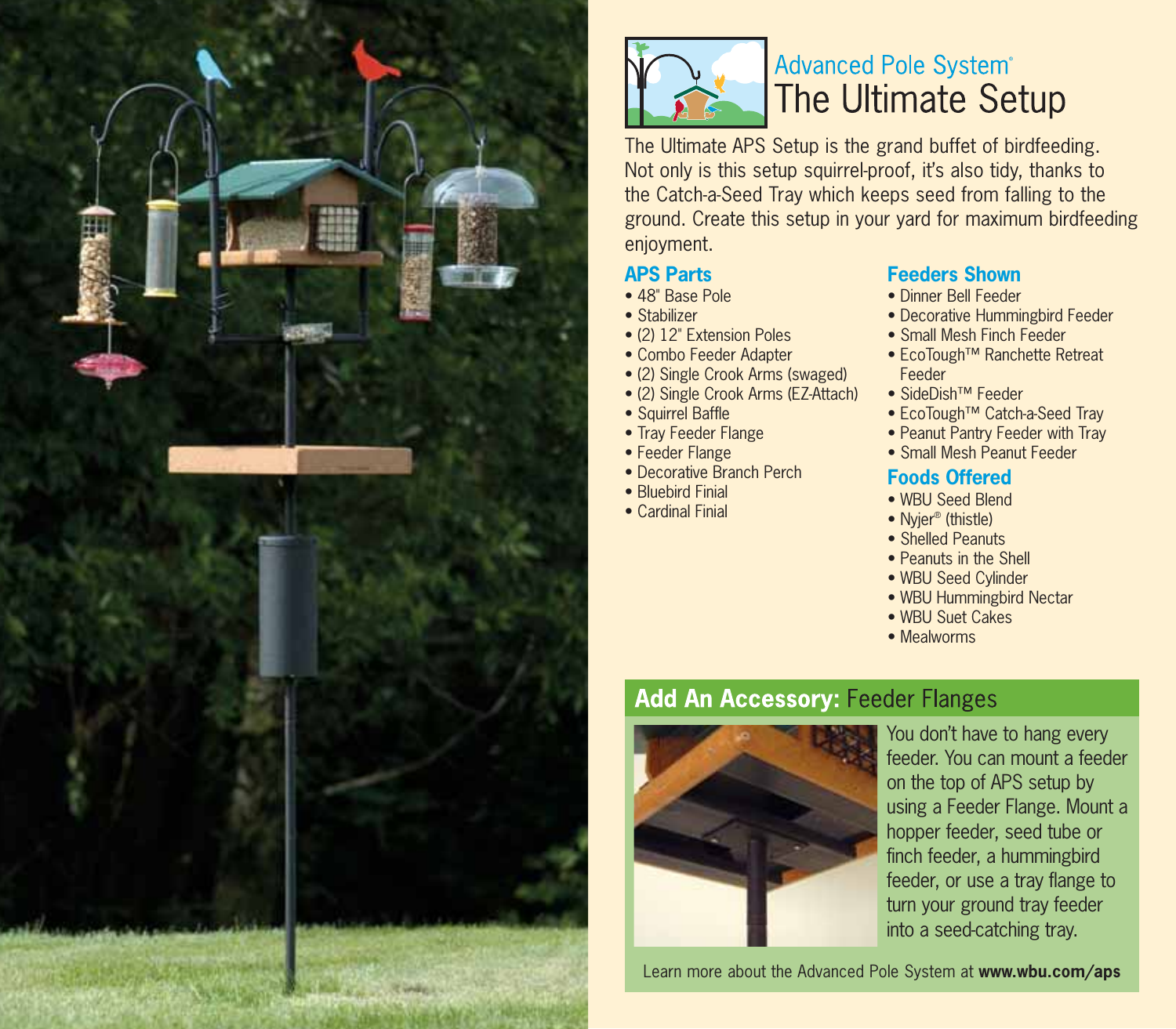



### **Advanced Pole System® The Deck Setup**

If you don't have much of a yard, but you still want to enjoy the wonders of birdfeeding, try creating an APS birdfeeding station on your deck or porch. There are plenty of combinations that will attract the birds to your station but keep the mess off your deck.

#### APS Parts

- APS Deck Mount
- 36" Extension Pole
- Short Extended Deck Arm
- Single Crook Arm (EZ-Attach)
- Decorative Branch Perch (EZ-Attach)
- Goldfinch Finial

#### Feeders Shown

- Decorative Hummingbird Feeder
- Eliminator Squirrel-proof Feeder
- EcoTough™ Tail Prop Suet Feeder

#### Foods Offered

- WBU Seed Blend
- WBU Suet Cakes
- WBU Hummingbird Nectar

### **Add An Accessory: Deck Mounts**



There are all types of decks and porches made of many different types of materials. That's why we created a deck mount to accommodate about every type of deck or porch railing there is.

Whether your deck or porch railing is metal, wood, or composite, we've got a deck mount that will work. If you need help, ask us. We'll be glad to help you find the best mount for your deck or porch to construct your setup.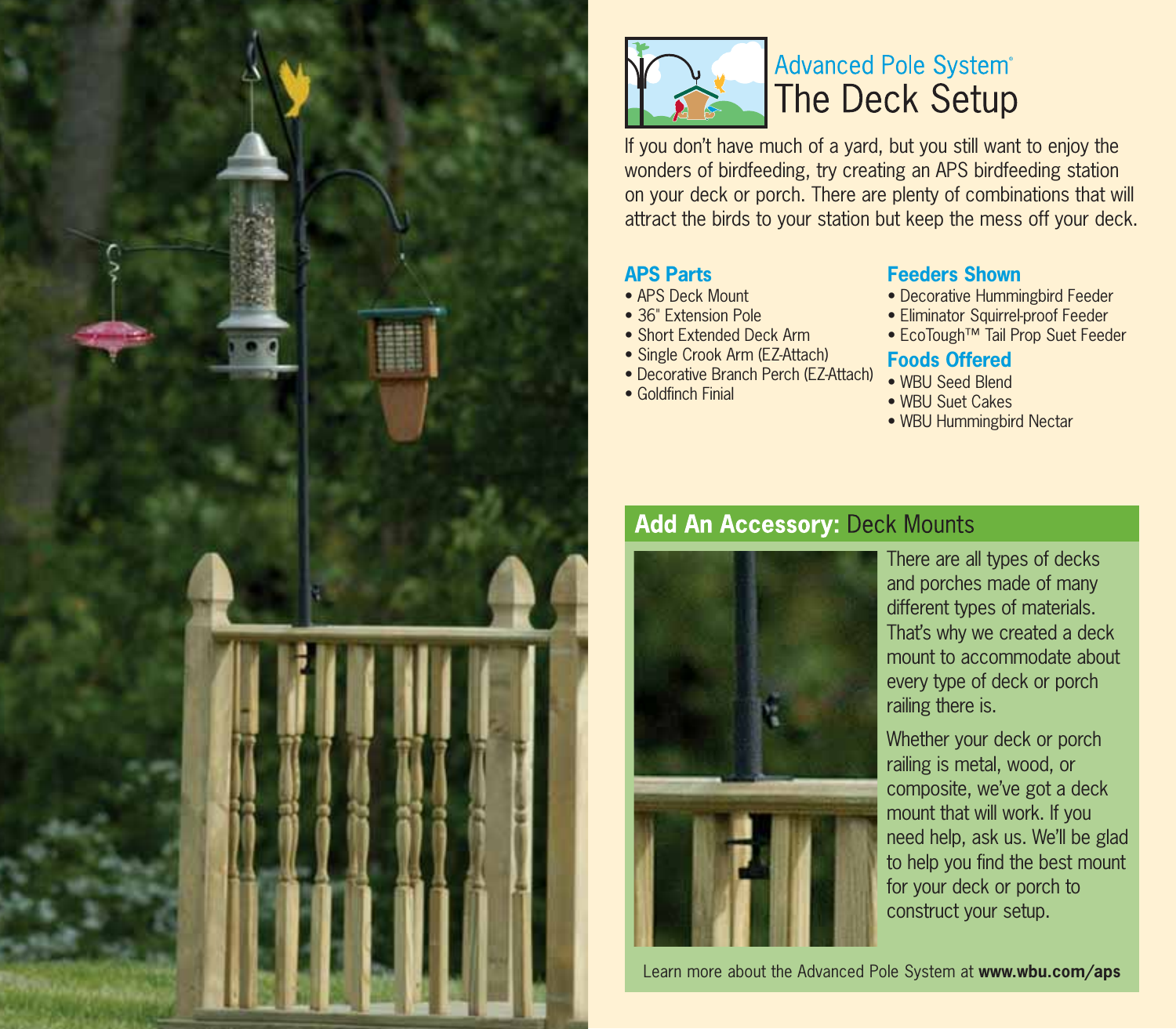



# Advanced Pole System® **Squirrel Proofing**

Squirrels are crafty, resourceful and hungry little creatures that can climb about anything and can clean out a full seed feeder in one sitting. That is why we created the APS Squirrel Baffle. By strategically placing your APS setup in your yard and using the Squirrel Baffle, you can keep squirrels from damaging your feeders and eating all the birdfood.

It's easy to install. Just slip on the Baffle Collar, and secure it to the pole four to five feet above the ground. Then place the Squirrel Baffle over the collar. Then place the bottoms of your feeders even with or above the top of the Squirrel Baffle. You may have to use a longer Extension Pole in order to achieve the correct height.



### Advanced Pole System® **Raccoon Proofing**

Raccoons love birdfood just as much as squirrels do. However, they can do real damage to your feeders as well as your deck. They've been known to carry off and disassemble feeders just so they can feast on the seed.

To keep your feeders and your deck in one piece and your seed just for the birds, we recommend installing a Raccoon Baffle on your deck setup. It's just as easy as installing the Squirrel Baffle; slip on the Baffle Collar, place the Raccoon Baffle over the collar, and voilà, your APS Deck Setup is now raccoon proof.

Raccoon Baffles can also be used on APS setups in your yard.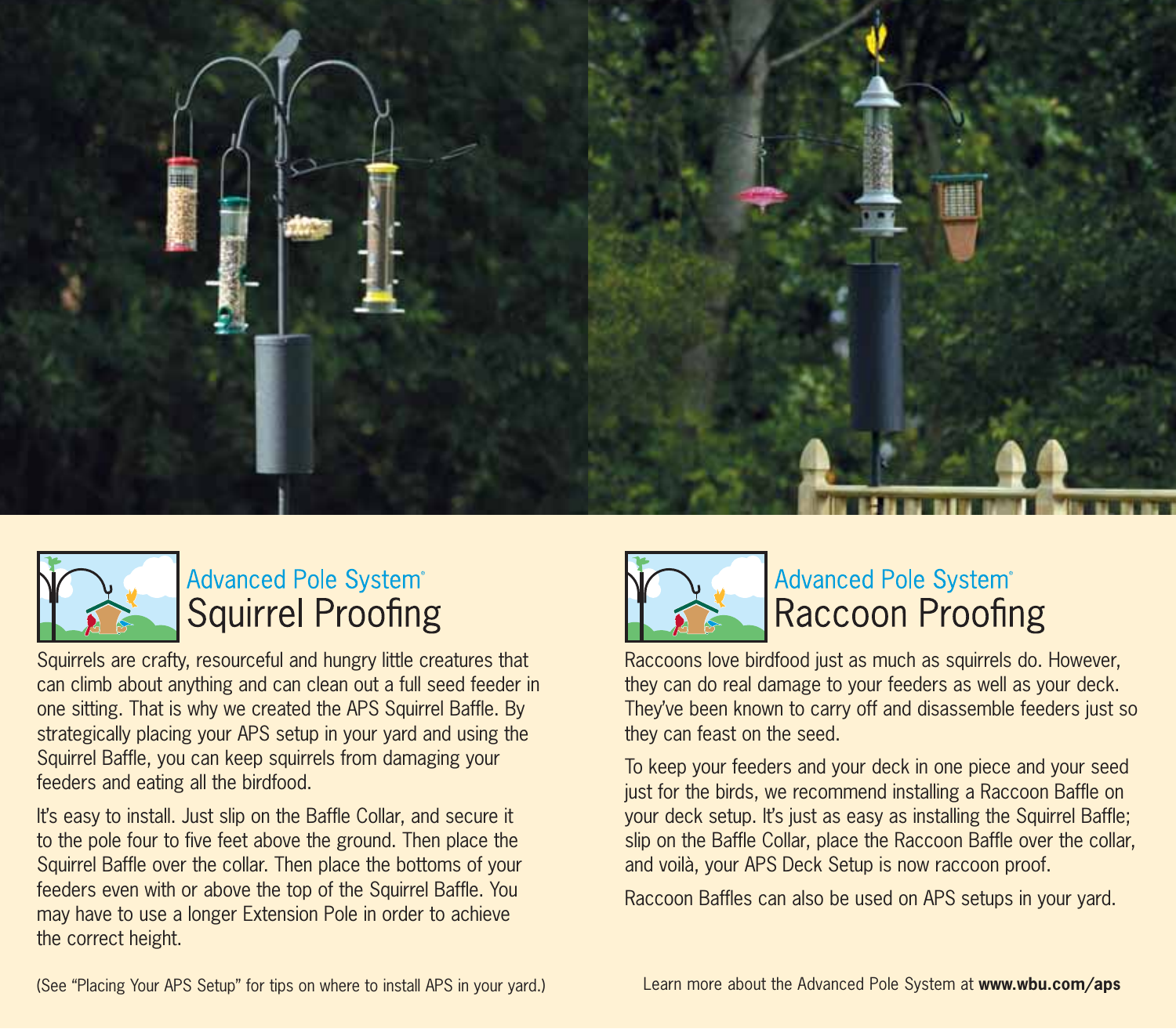



# Advanced Pole System® **The Bird House Setup**

We didn't create the Advanced Pole System just to hang feeders. We designed APS to do all sorts of things. One of our favorite things to do is to use APS to mount nesting boxes.

Certain nesting boxes need to be placed in specific areas in order for birds to consider starting a family there. Using the Advanced Pole System makes placing a nesting box in your yard simple and easy. Just pick the right spot in your yard, plant it, extend it and mount it. If you need help, we can give you instructions on selecting the ideal area to place your nesting box.

We also suggest using a Raccoon Baffle to keep other critters away from the eggs and the baby birds safe.



# Advanced Pole System<sup>®</sup><br>The Birdbath Setup

Once nesting season is over, use the same APS Base Pole that was used for mounting your nesting box to offer fresh water in an APS Birdbath.

Simply replace the nesting box and the Extension Pole with the APS 20" Birdbath. You now have a fresh water source to attract many different kinds of birds to your yard.

All birds need water for drinking and bathing. Offering a fresh source of water gives the birds in your area a place to keep healthy and hydrated.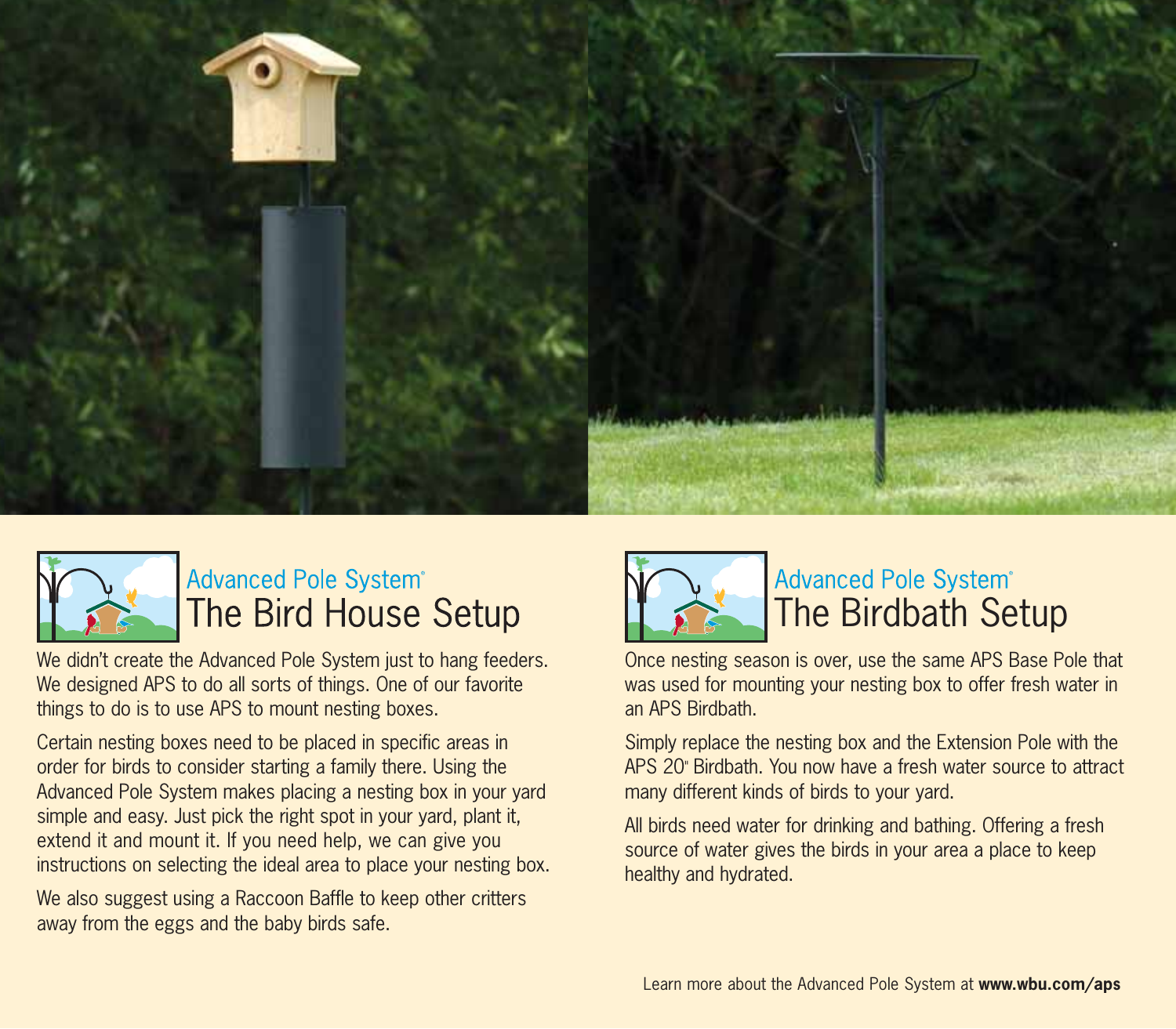



# **Advanced Pole System® Other Uses for APS**

Think you can only hang birdfeeders on APS? Think again!

We built the APS to be modular and tough, so you can be as creative as you want with your setup.

Use your deck or yard setup to suspend hanging or vining plants. Attach flags or garden signs to the extension poles to accent your garden. Hang candles or lights from Decorative Branch Perches to liven up the nights on your deck or patio.

Be creative! That's what the Advanced Pole System is all about.







# **Advanced Pole System® Placing Your APS Setup**

There are a few things that you need to consider when placing your APS birdfeeding setup.

Window Strike Zone: Birds commonly mistake a clear glass window as an opening for them to fly into and find shelter. Many times that mistake can become fatal.

If you want to see the birds up close, place your setup no more than four feet away from your window. The closer birds are to the window, the less likely they will do any real damage if they fly into it. Otherwise, place your setup no less than ten feet away.

Squirrel Proof Zone: In order to make your APS setup unreachable for squirrels, you'll need to plant it at least 10 feet away from any other object. This distance keeps squirrels from jumping on top of, or onto the feeders from trees, houses or anything else in your yard.



Learn more about the Advanced Pole System at www.wbu.com/aps